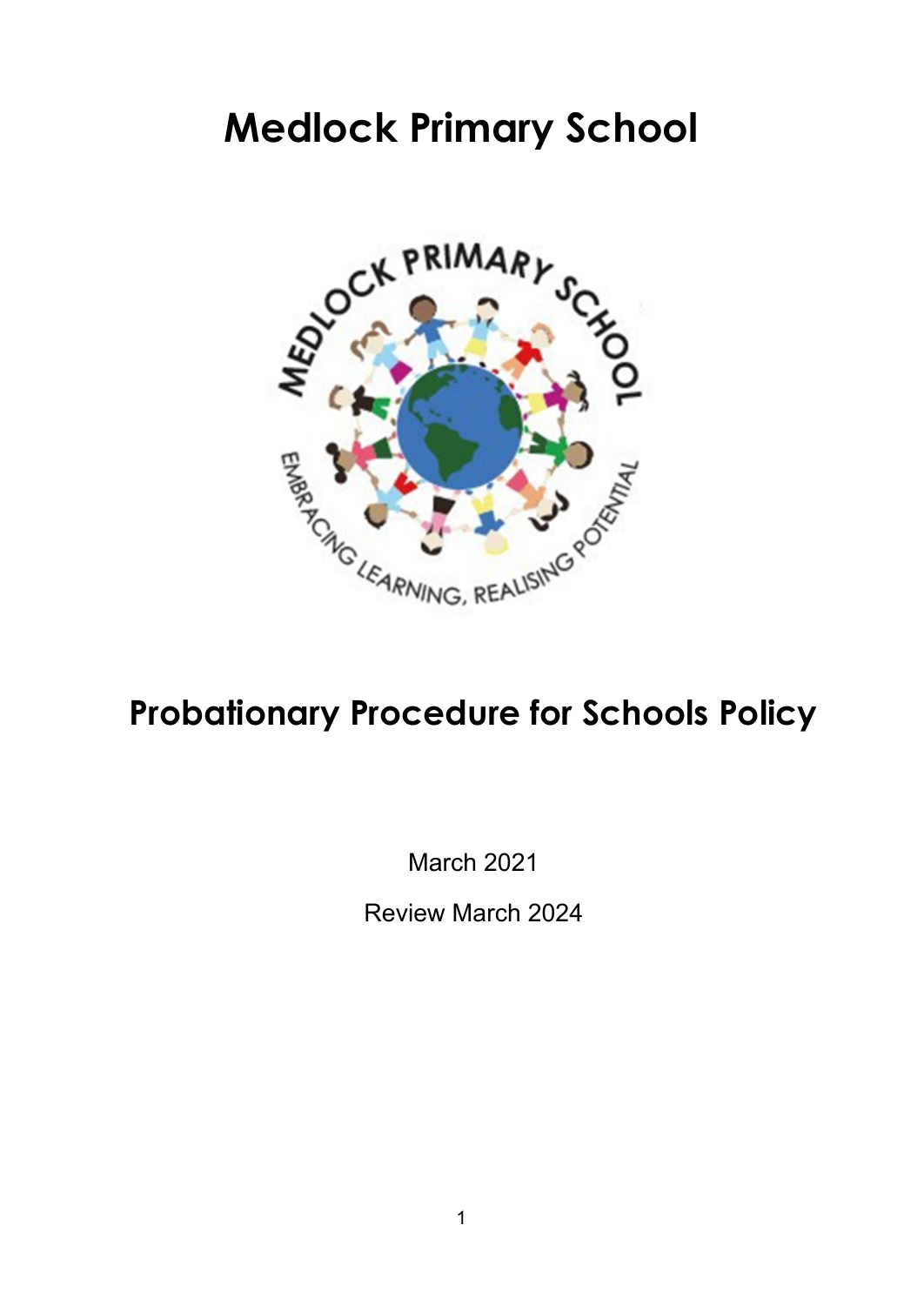## **Contents**

| Introduction                                   | 3              |
|------------------------------------------------|----------------|
| Scope                                          | 3              |
| Roles and Responsibilities                     | 3              |
| Line Manager's Responsibilities:               | 4              |
| Employee Responsibilities:                     | $\overline{4}$ |
| Managing the Probationary Procedure            | 4              |
| <b>Probationary Review Meetings</b>            | 5              |
| First Assessment Review Meeting (4 weeks)      | 5              |
| Second Assessment Review Meeting (eight weeks) | 6              |
| Third Assessment Meeting (twelve weeks)        | 6              |
| Confirming the Appointment                     | 7              |
| <b>Extending the Probation Period</b>          | 7              |
| Procedure for Ending Employment                | 7              |
| Stage 1                                        | 7              |
| Stage 2                                        | 7              |
| Stage 3                                        | 8              |
| Appeals against Dismissal                      | 8              |
| Employee Support                               | 8              |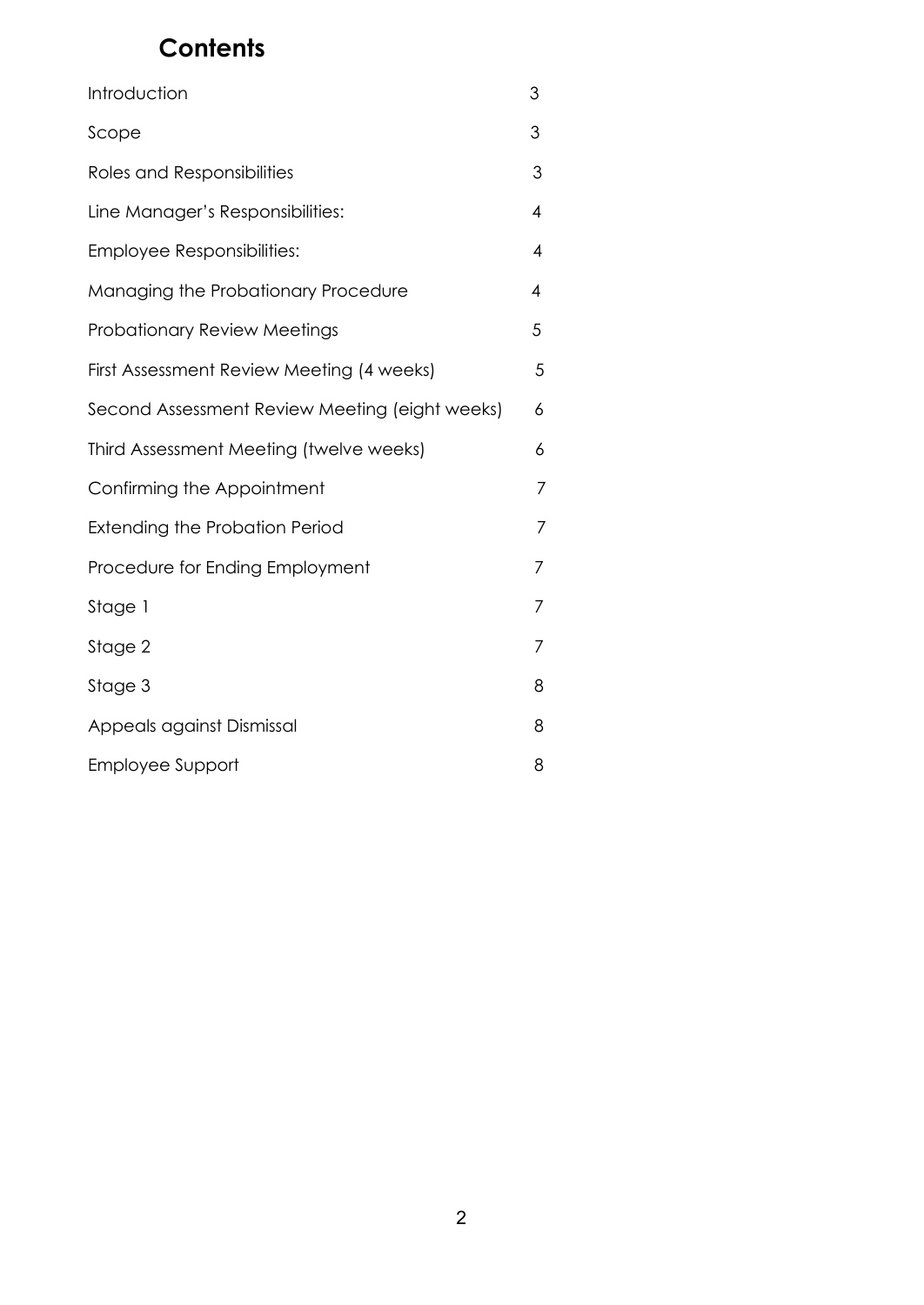## Introduction

- 1.1 The probationary period applies to all new employees commencing employment at the school. The probationary period is for a total of 13 weeks. This enables a clear management framework on how to successfully manage the performance and conduct of a new employee.
- 1.2 In order to ensure that the time is used effectively and all new employees are treated equitably, the governing body has adopted this Probationary Policy. Any issues related to performance / conduct that occur during the probationary period will be managed under this Policy and it is essential that performance / conduct issues during a probationary period are addressed without delay.
- 1.3 The probationary period enables the employee the opportunity to familiarise themselves with their new role and to assess their suitability to their post and allows the employee's line manager to assess the employee's suitability in the role and their potential.
- 1.4 During the probationary period it is essential that the line manager provides support and guidance as well as giving a new employee the opportunity to ask questions and discuss any issues or concerns they may have.
- 1.5 In the majority of cases, probationary periods are positive experiences and this is mainly as a result of lines of communication between the line manager and the employee being consistently open.

#### Scope

- 2.1 This policy applies to all new employees (other than teachers) employed by the school regardless of their permanent, fixed-term, full or part time status. Existing staff that move posts within the school will not be subject to a further probationary period.
- 2.2 The probationary period is for 13 weeks, excluding school closure periods for "term time only" employees, regardless of any previous local government or school service.
- 2.3 Issues of poor performance and **minor** cases of conduct and attendance can be addressed within this policy **throughout** the probationary period, allowing the employee the opportunity to improve, prior to any decision relating to termination being sought.
- 2.4 Any **serious disciplinary issues** requiring formal investigation which arise during the probationary period will be managed in line with the School's Disciplinary & Grievance Policy and Procedure. Advice should be sought from HR & People in the first instance.
- 2.5 Any **serious concerns regarding attendance** during the probationary period may be required to be addressed under the school's Attendance Management Procedure. For absence related condition(s) that may fall under the Equality Act 2010 the school will seek advice from HR & People in the first instance.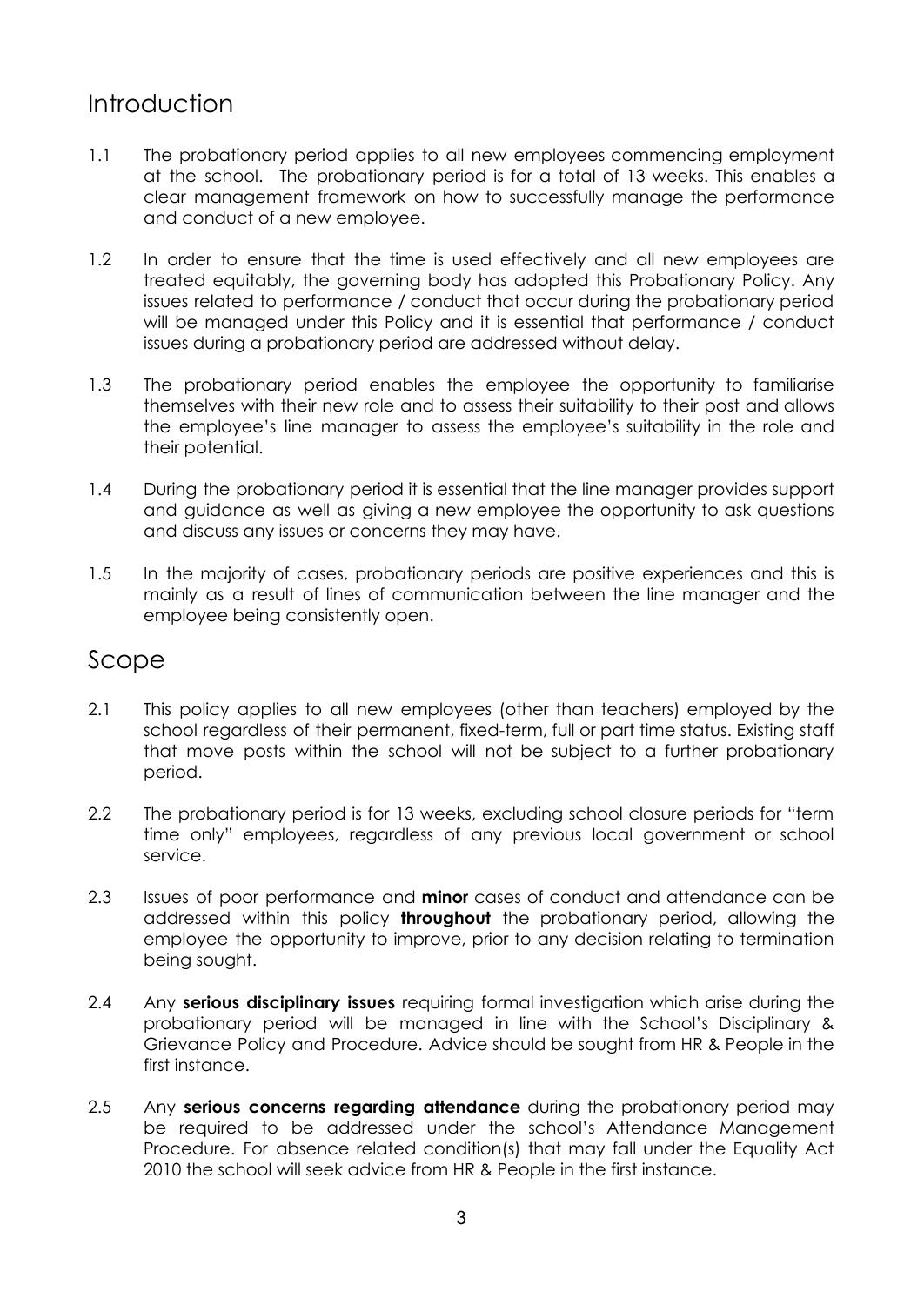## Roles and Responsibilities

Line Manager's Responsibilities:

3.1

- To ensure effective implementation and awareness of the probationary procedure.
- To explain the expected standard of performance and conduct and manage the probation period.
- To ensure that review dates are set and that the employee receives regular feedback.
- To ensure that the new employee participates in the school's induction programme and any relevant mandatory training.
- To arrange additional meetings between the probationary assessment meetings; this may be through 1:1 or ad hoc meetings. Line managers should make every attempt to be available for new employees during the probationary period.

#### **Employee Responsibilities:**

3.2

- To demonstrate the standards expected by the school in relation to performance, conduct and attendance.
- To raise any concerns or difficulties with the line manager at the earliest opportunity.
- To undertake any training required to satisfy the role whether mandatory or otherwise.
- To participate in the school's induction programme.
- To engage fully with the probation review process.

# Managing the Probationary Procedure

- 4.1 The new employee must be informed from the onset of their employment of the length and purpose of the probation period and the standard of performance, attendance and conduct expected of them. They must be advised that their progress will be carefully monitored by their line manager throughout the probation period and should be encouraged to seek help and guidance whenever necessary.
- 4.2 The line manager will meet with the new employee within the first week of their induction programme to set out the standards and assessment criteria that will be used to evaluate their performance during the probationary period. This will include agreeing objectives to a programme of induction and any relevant training. Any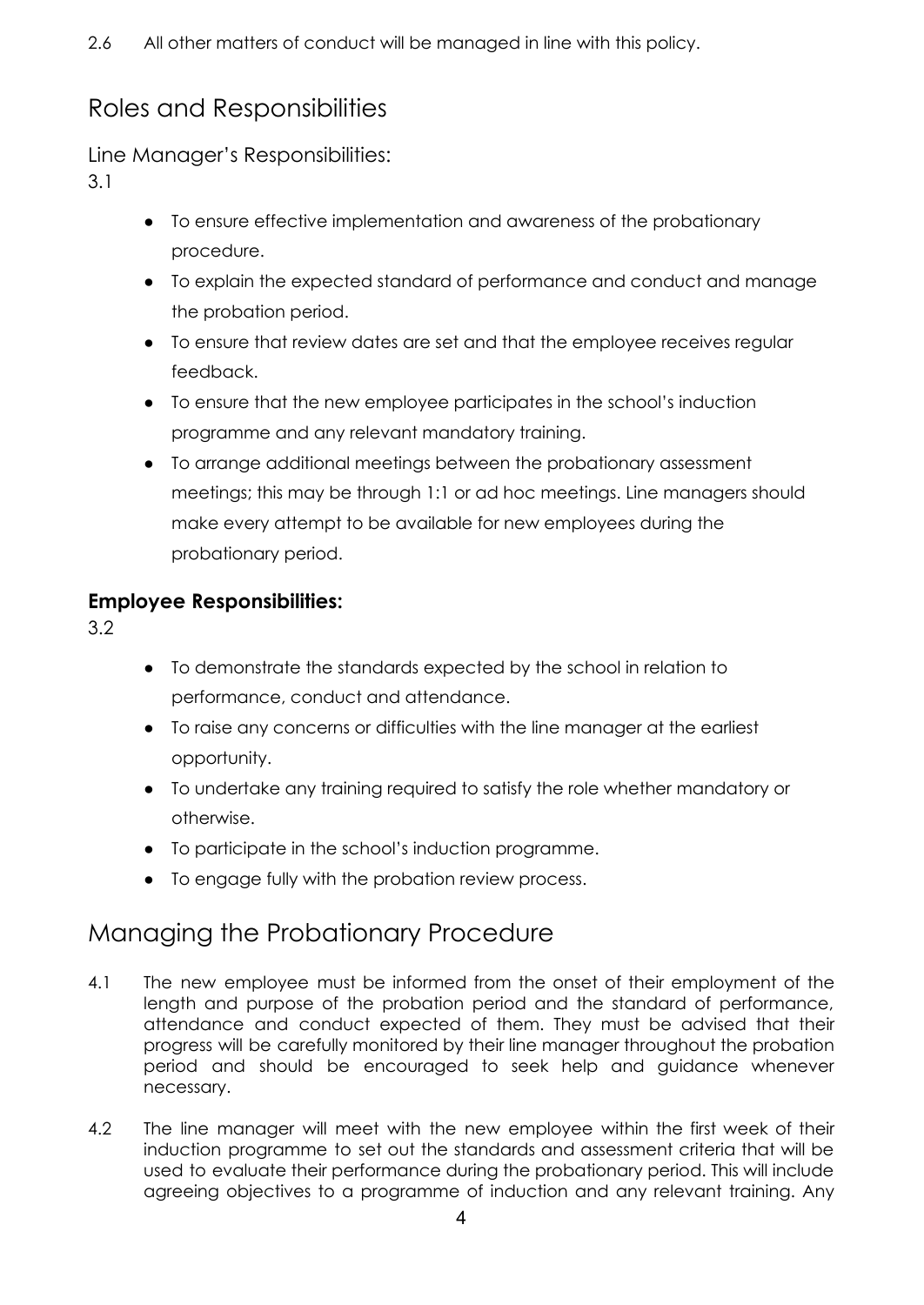development needs which were identified during the recruitment process should also be taken into account.

- 4.3 Thereafter the new employee should be advised that there will be three formal probationary review meetings at 4 weeks, 8 weeks and 12 weeks.
- 4.4 The purpose of the probationary meetings is to review how the individual is progressing, highlight any problems, training needs and / or any school-related issues.

### Probationary Review Meetings

The line manager should conduct a total of three formal probationary reviews with the employee and assess the employee's performance against the objectives that have previously been agreed. The limited time that the employee has been in post and any training and development needs that are yet to be met should be taken into consideration during the meeting. If there are any training requirements then these should be organised quickly.

#### First Assessment Review Meeting (4 weeks)

- 5.1 At the first probationary assessment meeting (and at each formal review meeting thereafter) the line manager is required to complete the probationary assessment form and provide feedback on the performance of the new employee on the following areas:-
	- Quality and quantity of work
	- Attitudes and motivation
	- Conduct and attendance
	- Compliance with policies and procedures

Probationary assessment forms can be found at Appendix 1 for each stage.

- 5.2 If there are areas for improvement, the line manager must inform the employee that their performance is falling short of expectations and give him/her the opportunity to improve. The line manager should offer any reasonable additional support measures to be put in place. The employee should be encouraged to respond to any issues and discuss any additional support or training required.
- 5.4 The line manager should state clearly using the Probationary Performance Improvement Plan in what way(s) the performance is falling short of expectations and what is expected of the employee to bring their performance up to standard. This will involve:
	- Discussing the areas that need improvement
	- Explaining the standards required
	- Devising an improvement plan which sets objectives and identifies any additional support, training or guidance needed
	- Setting the date for the next assessment meeting
	- Advising the employee that failure to meet the required standards may result in recommendation that their employment is terminated

#### **A Probationary Performance Improvement Plan can be found at Appendix 2.**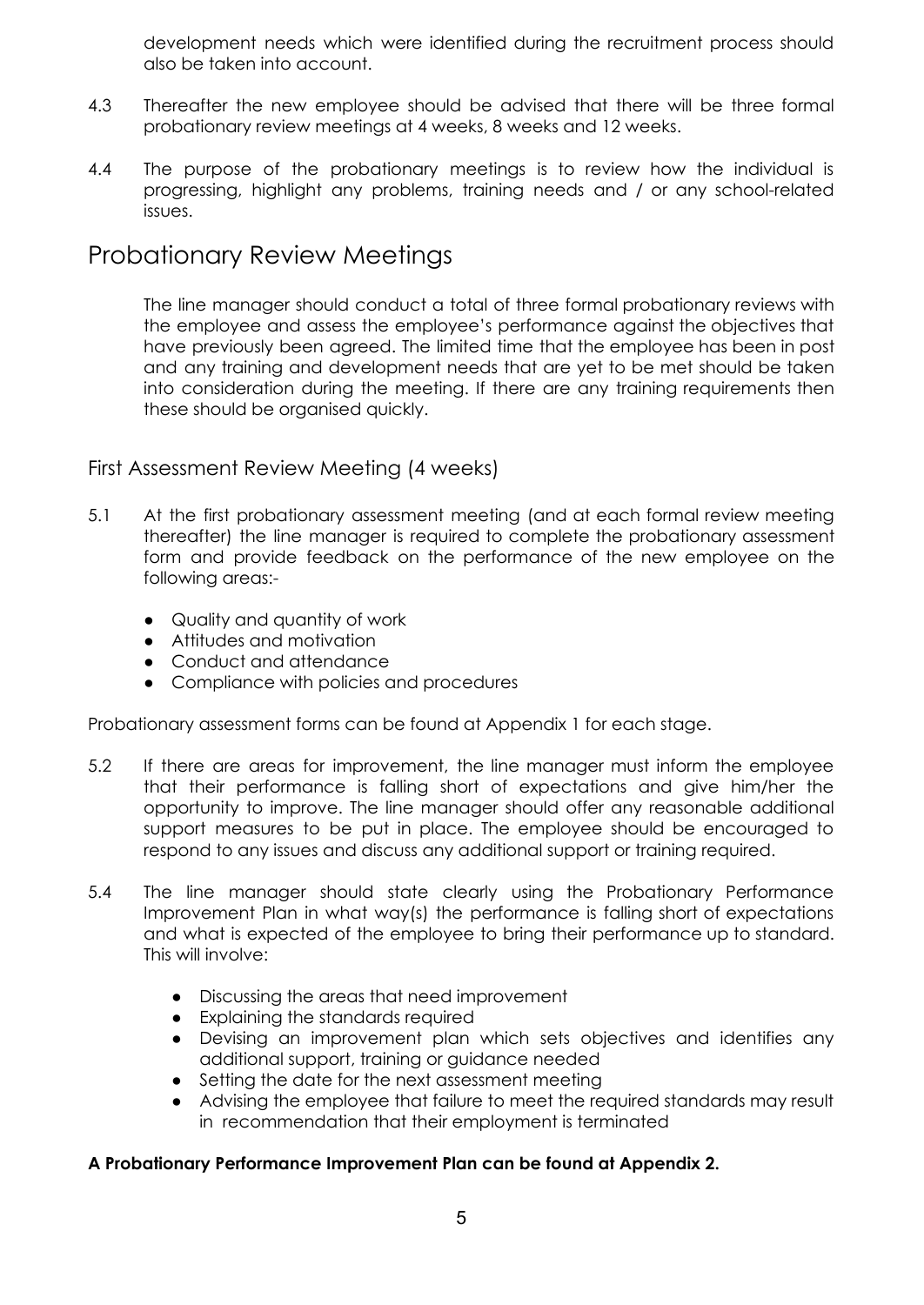- 5.5 It is not necessary to wait until the second assessment meeting (eight weeks) before the line manager next meets with the employee. It is essential that additional meetings take place (this could be through 1:1 meetings and ad hoc meetings) in order to address issues and provide support.
- 5.6 The line manager is advised to seek advice from HR & People if, after the first assessment meeting, an employee is not performing satisfactorily and does not reach the required standards expected. **Please refer to paragraph 10 below – ending employment during probationary period.**

Second Assessment Review Meeting (eight weeks)

- 6.1 As with the first assessment meeting, if the employee's performance has reached or has exceeded the standard expected in line with the agreed objectives, the **probationary assessment review form 2** should be completed to reflect that fact.
- 6.2 However, if following appropriate support and guidance there are still areas for improvement: where performance is not satisfactory since the first assessment meeting this must be discussed and recorded. The line manager should state clearly, in writing, how the performance is falling short of expectations, provide evidence of this and give him/her the opportunity to improve. Reference to first review meeting should be made. The employee must be encouraged to respond to any issues and discuss any further support or training that may be required.
- 6.3 If there is evidence to suggest that performance or conduct is **consistently below the standard expected** and there are signs to suggest that this will not improve, it is possible to move to the dismissal phase at any stage in the probationary period. **Please refer to paragraph 10 below – ending employment during the probationary period.**
- 6.4 Between the second and third review meeting, if there are any concerns regarding the employee's performance then appropriate notice of 5 working days will be required to invite the employee to attend a potential dismissal meeting. Medlock Primary School would seek immediate advice from HR & People prior to this meeting.

Third Assessment Meeting (twelve weeks)

- 7.1 The purpose of this meeting is to review performance, conduct, timekeeping, sickness absence and attendance. Constructive feedback should be given to the employee highlighting both positive achievements and any areas where they are falling short by providing examples.
- 7.2 At the 12 week assessment meeting, three outcomes are possible and the line manager will make the decision to:
	- confirm the appointment
	- extend the probationary period
	- recommend that the appointment is not confirmed
- 7.3 The line manager should continue to offer support or assistance during the whole of the probation period up to the date of confirmation in post or the decision to dismiss.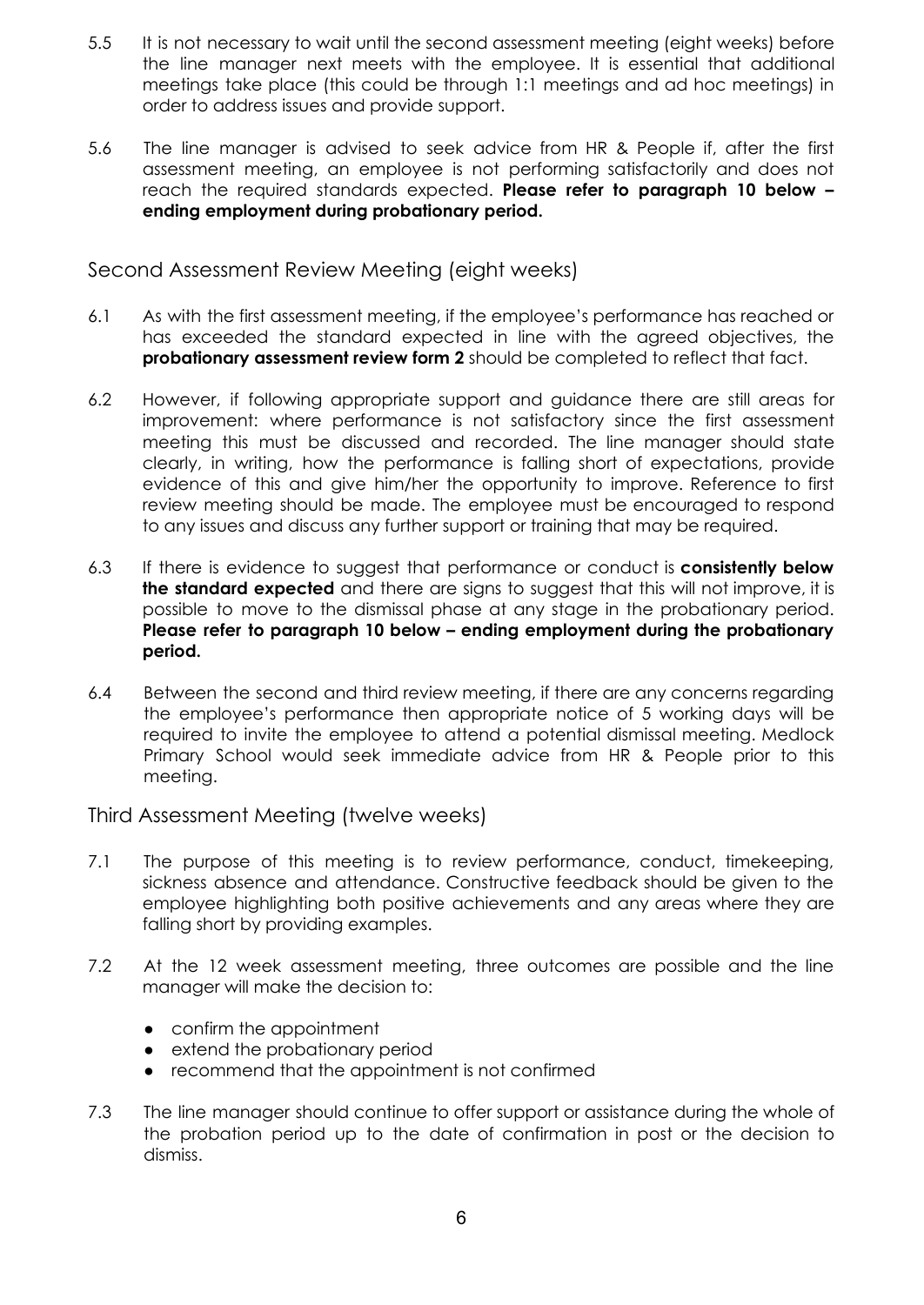## Confirming the Appointment

8.1 If the employee demonstrates that all aspects of their performance are satisfactory, confirmation of the appointment of the employee will be made in writing.

## Extending the Probation Period

- 9.1 In some circumstances it may be necessary to extend the probation period beyond the 13 week probationary period. These circumstances may include:
	- it has not been possible to fully assess performance due to the employee's sickness or other authorised absence
	- there are concerns regarding performance, conduct, attendance or timekeeping but the line manager has evidence to suggest that it is likely to improve with an extension to the probation period
- 9.2 In these circumstances the probationary period can be extended, usually for up to a maximum period of 26 weeks. During this time it is essential that further regular assessments take place (every 4 weeks). These meetings will be documented in line with the previous review meeting format and progress will be discussed with the employee. The school must issue a letter to the employee confirming the extension of the probationary period outlining the reason for the extension.
- 9.3 If, at the end of the extended probationary period, the employee's performance reaches the required standard, this will be confirmed in writing to the employee stating they have successfully completed their probationary period.
- 9.4 However, if (at any stage) the employee's performance does not reach the required standard, please refer to paragraph **10 below – ending employment during the probationary period.**

### Procedure for Ending Employment in the Probationary Period

10.1 If there is sufficient evidence to suggest that a probationer's performance, conduct, attendance, absence or timekeeping is consistently below the standard expected (and that this will not likely to improve at any stage of the process); a dismissal is a likely outcome and the line manager will seek advice from HR & People, prior to proceeding with a final review meeting.

#### **The following three step process must be followed**:-

Stage 1 - The employee should be invited to attend a meeting with the Headteacher (giving no less than 5 working days' notice). The employee must be informed of their right to be accompanied at the meeting by a trade union representative or workplace colleague. A representative from HR & People may also be present to provide advice to the Headteacher.

Stage 2 - At the meeting, the line manager will recommend that the employee's contract of employment be terminated, present the reasons to substantiate this recommendation and the employee will be given the opportunity to put forward their comments and / or interpretation of the circumstances.